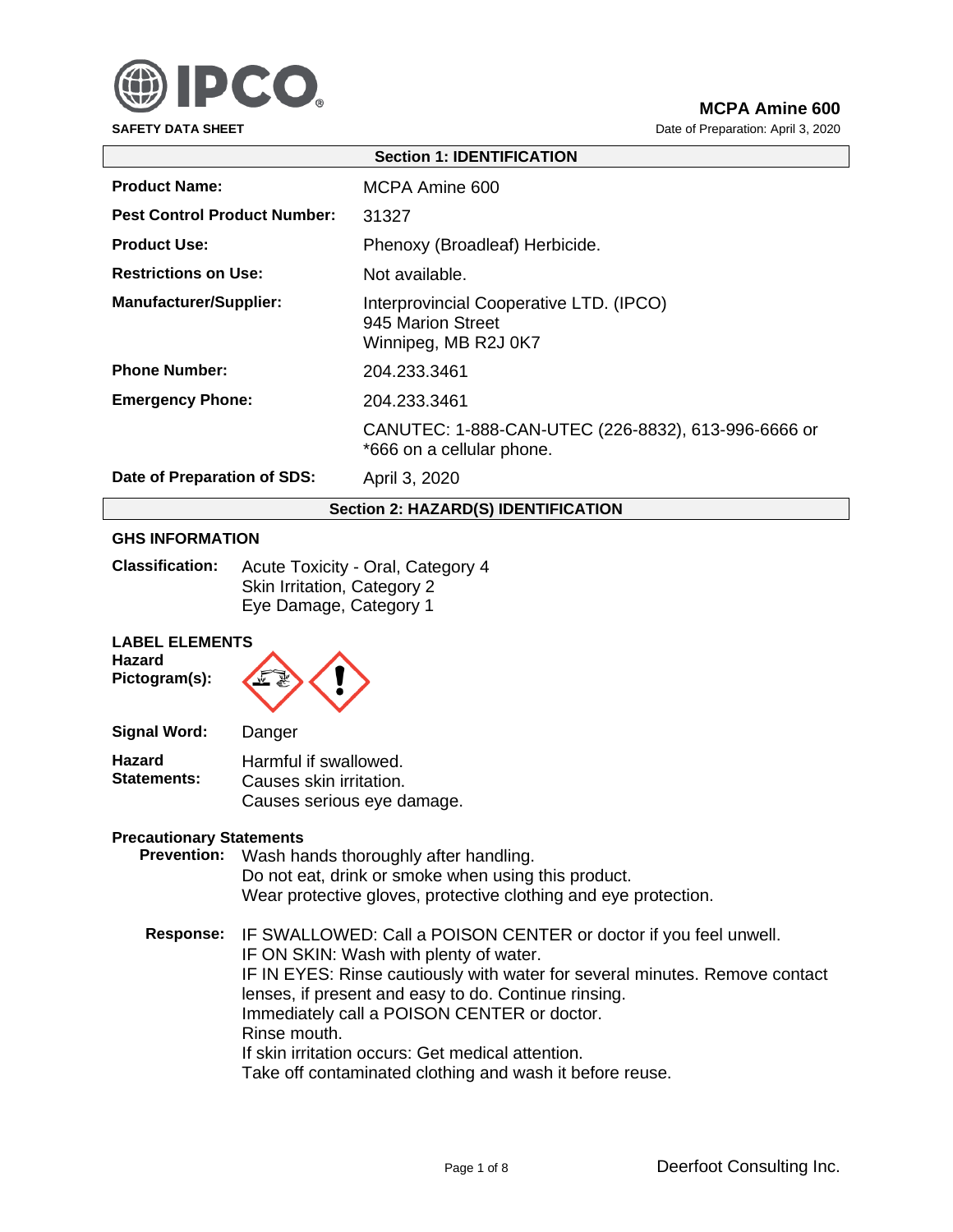

**Storage:** Not applicable.

**Disposal:** Dispose of contents and container in accordance with applicable regional, national and local laws and regulations.

**Hazards Not Otherwise Classified:** Not applicable.

**Ingredients with Unknown Toxicity:** None.

This material is considered hazardous by the OSHA Hazard Communication Standard, (29 CFR 1910.1200).

This material is considered hazardous by the Hazardous Products Regulations.

| <b>Section 3: COMPOSITION / INFORMATION ON INGREDIENTS</b> |                                                                                                                                                                                                                                                                                                                 |                                      |                |                                                                         |
|------------------------------------------------------------|-----------------------------------------------------------------------------------------------------------------------------------------------------------------------------------------------------------------------------------------------------------------------------------------------------------------|--------------------------------------|----------------|-------------------------------------------------------------------------|
| Hazardous Ingredient(s)                                    |                                                                                                                                                                                                                                                                                                                 | Common name /<br><b>Synonyms</b>     | <b>CAS No.</b> | % wt./wt.                                                               |
| (4-Chloro-2-methylphenoxy) acetic acid                     |                                                                                                                                                                                                                                                                                                                 | <b>MCPA</b>                          | 94-74-6        | 51.78 - 54.98                                                           |
|                                                            |                                                                                                                                                                                                                                                                                                                 | <b>Section 4: FIRST-AID MEASURES</b> |                |                                                                         |
| Inhalation:                                                | If inhaled: Call a poison center or doctor if you feel unwell.                                                                                                                                                                                                                                                  |                                      |                |                                                                         |
|                                                            | Acute and delayed symptoms and effects: May cause respiratory irritation.<br>Signs/symptoms may include cough, sneezing, nasal discharge,<br>headache, hoarseness, and nose and throat pain.                                                                                                                    |                                      |                |                                                                         |
| <b>Eye Contact:</b>                                        | If in eyes: Rinse cautiously with water for at least 30 minutes. Remove<br>contact lenses, if present and easy to do. Continue rinsing. Immediately<br>call a poison center or doctor.                                                                                                                          |                                      |                |                                                                         |
|                                                            | Acute and delayed symptoms and effects: Causes serious eye damage.<br>Signs/symptoms may include cloudy appearance of the cornea, chemical<br>burns, severe pain, tearing, ulcerations, significantly impaired vision or<br>complete loss of vision.                                                            |                                      |                |                                                                         |
| <b>Skin Contact:</b>                                       | If on skin: Wash with plenty of water. If skin irritation occurs: Get medical<br>attention. Take off contaminated clothing and wash it before reuse.                                                                                                                                                            |                                      |                |                                                                         |
|                                                            | Acute and delayed symptoms and effects: Causes skin irritation.<br>Signs/symptoms may include localized redness, swelling, and itching.                                                                                                                                                                         |                                      |                |                                                                         |
| Ingestion:                                                 | If swallowed: Rinse mouth. Call a poison center or doctor if you feel<br>unwell. If vomiting occurs naturally, have victim lean forward to reduce the<br>risk of aspiration. Do NOT induce vomiting unless directed to do so by<br>medical personnel. Never give anything by mouth to an unconscious<br>person. |                                      |                |                                                                         |
|                                                            | gastrointestinal irritation. Signs/symptoms may include abdominal pain,<br>stomach upset, nausea, vomiting and diarrhea.                                                                                                                                                                                        |                                      |                | Acute and delayed symptoms and effects: Harmful if swallowed. May cause |
| <b>General Advice:</b>                                     | In case of accident or if you feel unwell, seek medical advice immediately<br>(show the label or SDS where possible).                                                                                                                                                                                           |                                      |                |                                                                         |
| <b>Note to Physicians:</b>                                 | Symptoms may not appear immediately.                                                                                                                                                                                                                                                                            |                                      |                |                                                                         |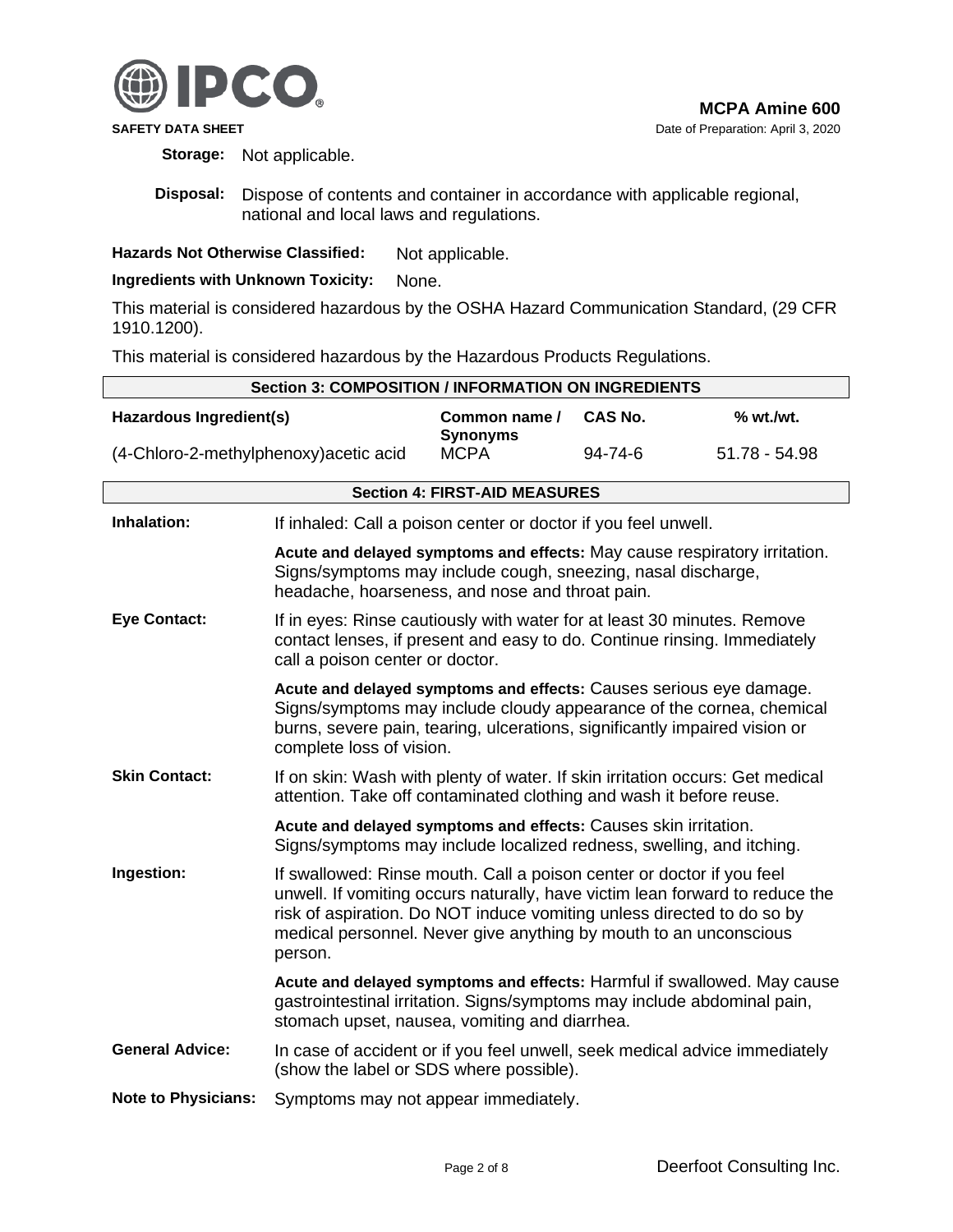

**SAFETY DATA SHEET DATA SHEET Date of Preparation: April 3, 2020** 

## **Section 5: FIRE-FIGHTING MEASURES**

### **FLAMMABILITY AND EXPLOSION INFORMATION**

Not flammable or combustible by OSHA/WHMIS criteria.

| <b>Sensitivity to Mechanical Impact:</b><br><b>Sensitivity to Static Discharge:</b> | This material is not sensitive to mechanical impact.<br>This material is not sensitive to static discharge.                                                                                                                                                                                 |  |
|-------------------------------------------------------------------------------------|---------------------------------------------------------------------------------------------------------------------------------------------------------------------------------------------------------------------------------------------------------------------------------------------|--|
| <b>MEANS OF EXTINCTION</b><br><b>Suitable Extinguishing Media:</b>                  | Small Fire: Dry chemical, CO2, water spray or regular foam.<br>Large Fire: Water spray, fog or regular foam. Move<br>containers from fire area if you can do it without risk.                                                                                                               |  |
| <b>Unsuitable Extinguishing Media:</b>                                              | Not available.                                                                                                                                                                                                                                                                              |  |
| <b>Products of Combustion:</b>                                                      | Oxides of carbon. Hydrochloric acid. Chlorine.                                                                                                                                                                                                                                              |  |
| <b>Protection of Firefighters:</b>                                                  | Fire may produce irritating, corrosive and/or toxic gases.<br>Runoff from fire control or dilution water may cause pollution.<br>Wear positive pressure self-contained breathing apparatus<br>(SCBA). Structural firefighters' protective clothing will only<br>provide limited protection. |  |
|                                                                                     | <b>Section 6: ACCIDENTAL RELEASE MEASURES</b>                                                                                                                                                                                                                                               |  |
| <b>Emergency Procedures:</b>                                                        | Keep unauthorized personnel away. Stay upwind. Keep out of low                                                                                                                                                                                                                              |  |

|                                   | <b>Section 7: HANDLING AND STORAGE</b>                                                                                 |
|-----------------------------------|------------------------------------------------------------------------------------------------------------------------|
| <b>Other Information:</b>         | See Section 13 for disposal considerations.                                                                            |
| <b>Methods for Clean-Up:</b>      | Absorb or cover with dry earth, sand or other non-combustible<br>material and transfer to containers.                  |
| <b>Methods for Containment:</b>   | Stop leak if without risk. Do not flush to sewer or allow to enter<br>waterways.                                       |
| <b>Environmental Precautions:</b> | Keep out of drains, sewers, ditches, and waterways.                                                                    |
| <b>Personal Precautions:</b>      | Do not touch or walk through spilled material. Use personal<br>protection recommended in Section 8.                    |
|                                   | <u>Roop andamonzoa poroonnol away. Olay apwina. Roop oat ol low</u><br>areas. Ventilate closed spaces before entering. |

### **Handling:**

Do not swallow. Wash thoroughly after handling. Do not eat, drink or smoke when using this product. See Section 8 for information on Personal Protective Equipment.

#### **Storage:**

Store away from incompatible materials. See Section 10 for information on Incompatible Materials. Keep out of the reach of children.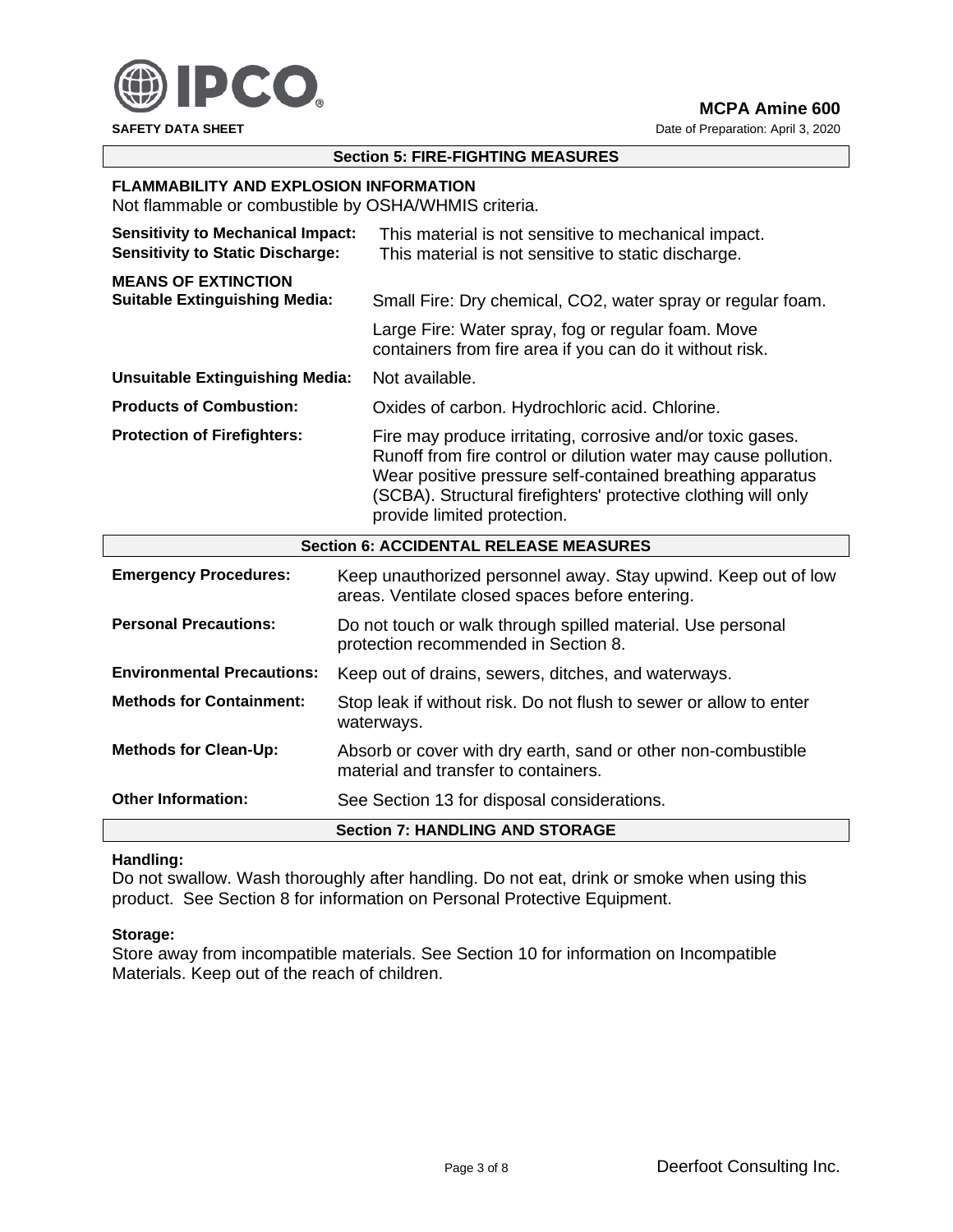

**SAFETY DATA SHEET DATA SHEET Date of Preparation: April 3, 2020** 

# **Section 8: EXPOSURE CONTROLS / PERSONAL PROTECTION**

**Exposure Guidelines**

# **Component**

(4-Chloro-2-methylphenoxy)acetic acid (MCPA) [CAS No. 94-74-6]

**ACGIH:** No TLV established.

**OSHA:** No PEL established.

**PEL:** Permissible Exposure Limit **TLV:** Threshold Limit Value

# **Engineering Controls:** Not normally required.

# **PERSONAL PROTECTIVE EQUIPMENT (PPE)**



**Eye/Face Protection:** Wear chemical safety goggles. Ensure that eyewash

|                                        | <u>Wedi bilbililodi baroty goggioo. Eribaro tilat oyowabili</u><br>stations and safety showers are close to the workstation<br>location. Use equipment for eye protection that meets the<br>standards referenced by CSA Standard CAN/CSA-Z94.3-92<br>and OSHA regulations in 29 CFR 1910.133 for Personal<br>Protective Equipment. |
|----------------------------------------|------------------------------------------------------------------------------------------------------------------------------------------------------------------------------------------------------------------------------------------------------------------------------------------------------------------------------------|
| <b>Hand Protection:</b>                | Wear protective gloves. Consult manufacturer specifications<br>for further information.                                                                                                                                                                                                                                            |
| <b>Skin and Body Protection:</b>       | Wear protective clothing.                                                                                                                                                                                                                                                                                                          |
| <b>Respiratory Protection:</b>         | Not required under normal use conditions.                                                                                                                                                                                                                                                                                          |
| <b>General Hygiene Considerations:</b> | Handle according to established industrial hygiene and<br>safety practices. Consult a competent industrial hygienist to<br>determine hazard potential and/or the PPE manufacturers to<br>ensure adequate protection.                                                                                                               |

|                                           | <b>Section 9: PHYSICAL AND CHEMICAL PROPERTIES</b> |  |
|-------------------------------------------|----------------------------------------------------|--|
| Appearance:                               | Brown liquid.                                      |  |
| Colour:                                   | Brown.                                             |  |
| Odour:                                    | Fishy.                                             |  |
| <b>Odour Threshold:</b>                   | Not available.                                     |  |
| <b>Physical State:</b>                    | Liquid.                                            |  |
| pH:                                       | 8.1 to 8.5                                         |  |
| <b>Melting Point / Freezing</b><br>Point: | $-3 °C$ (26.6 °F)                                  |  |
| <b>Initial Boiling Point:</b>             | 100 °C (212 °F)                                    |  |
| <b>Boiling Range:</b>                     | 100 °C (212 °F)                                    |  |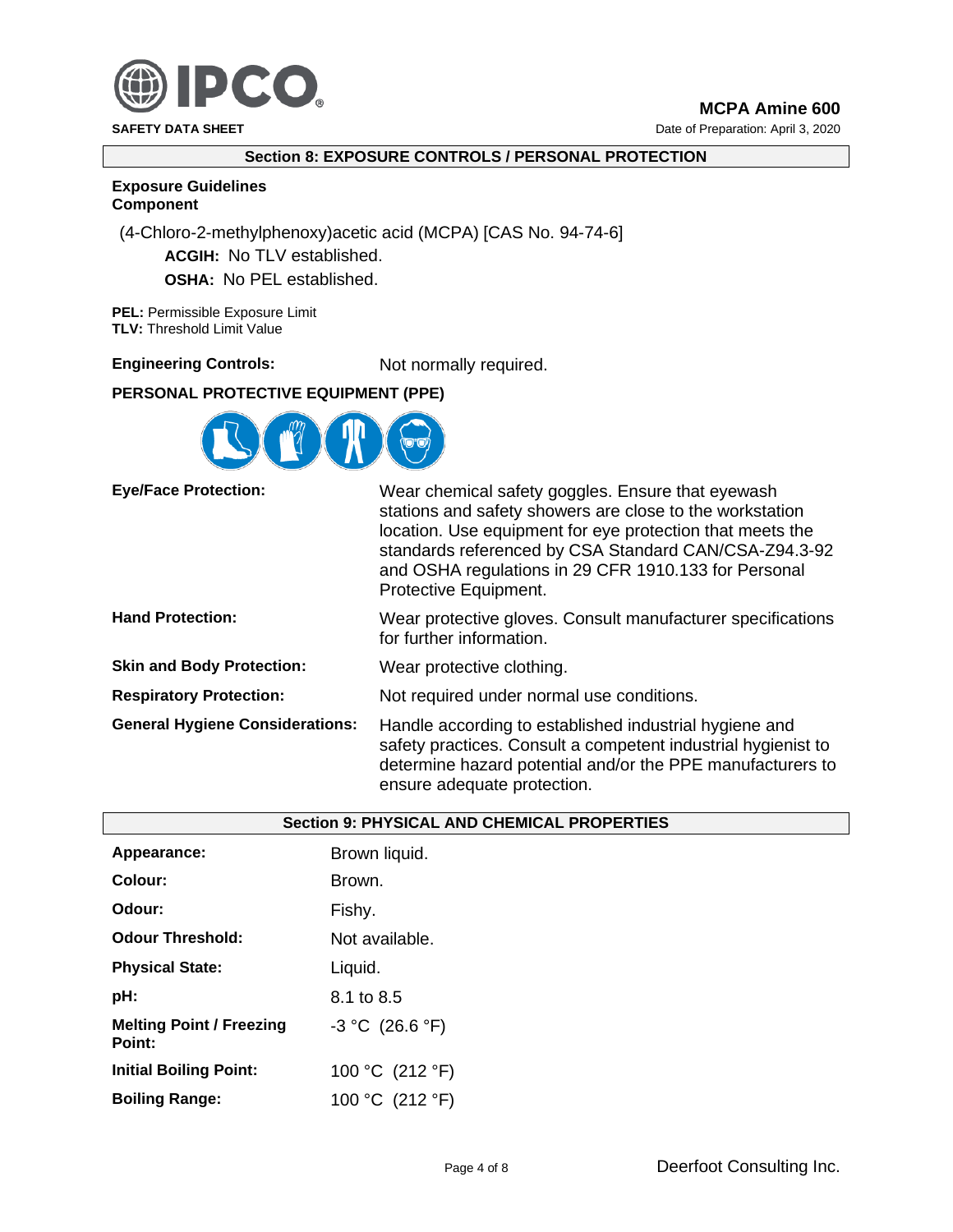

| <b>SAFETY DATA SHEET</b>                             | Date of Preparation: April 3, 2020                     |  |
|------------------------------------------------------|--------------------------------------------------------|--|
| <b>Flash Point:</b>                                  | $> 100 °C$ (212 °F) (TCC)                              |  |
| <b>Evaporation Rate:</b>                             | Not available.                                         |  |
| Flammability (solid, gas):                           | Not applicable.                                        |  |
| <b>Lower Flammability Limit:</b>                     | Not available.                                         |  |
| <b>Upper Flammability Limit:</b>                     | Not available.                                         |  |
| <b>Vapor Pressure:</b>                               | Not available.                                         |  |
| <b>Vapor Density:</b>                                | Not available.                                         |  |
| <b>Relative Density:</b>                             | 1.1448 (Water = 1) at 20 °C (68 °F)                    |  |
| <b>Solubilities:</b>                                 | Miscible in water.                                     |  |
| <b>Partition Coefficient: n-</b><br>Octanol/Water:   | Not available.                                         |  |
| <b>Auto-ignition Temperature:</b>                    | Not available.                                         |  |
| Decomposition<br>Temperature:                        | Not available.                                         |  |
| <b>Viscosity:</b>                                    | 34.4 cP at 20 °C (68 °F)                               |  |
| Percent Volatile, wt. %:                             | Not available.                                         |  |
| VOC content, wt. %:                                  | Not available.                                         |  |
| Density:                                             | Not available.                                         |  |
| <b>Coefficient of Water/Oil</b><br>Distribution:     | Not available.                                         |  |
|                                                      | <b>Section 10: STABILITY AND REACTIVITY</b>            |  |
| <b>Reactivity:</b>                                   | Contact with incompatible materials. Exposure to heat. |  |
| <b>Chemical Stability:</b>                           | Stable under normal storage conditions.                |  |
| <b>Possibility of Hazardous</b><br><b>Reactions:</b> | None known.                                            |  |
| <b>Conditions to Avoid:</b>                          | Contact with incompatible materials. Exposure to heat. |  |
| <b>Incompatible Materials:</b>                       | Acids. Oxidizers.                                      |  |
| <b>Hazardous Decomposition Products:</b>             | Not available.                                         |  |

# **Section 11: TOXICOLOGICAL INFORMATION**

## **EFFECTS OF ACUTE EXPOSURE**

| <b>Product Toxicity</b>                       |                      |                       |                         |           |  |
|-----------------------------------------------|----------------------|-----------------------|-------------------------|-----------|--|
| Oral:                                         | 1611 mg/kg (rat)     |                       |                         |           |  |
| Dermal:                                       | $>$ 5000 mg/kg (rat) |                       |                         |           |  |
| Inhalation:                                   | Not available.       |                       |                         |           |  |
| <b>Component Toxicity</b><br><b>Component</b> | <b>CAS No.</b>       | LD <sub>50</sub> oral | LD <sub>50</sub> dermal | $LC_{50}$ |  |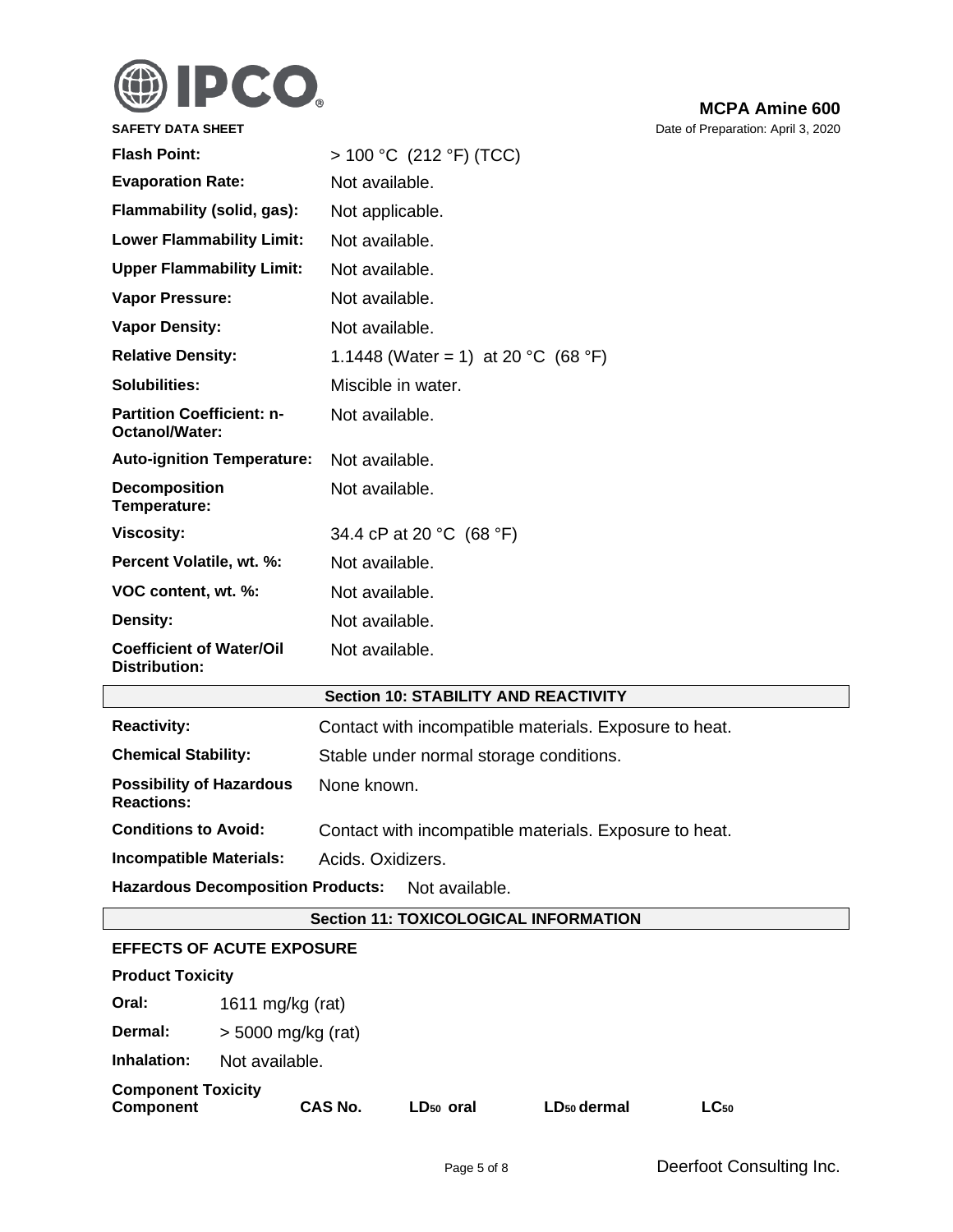

**SAFETY DATA SHEET DATA SHEET DATA SHEET DATA SHEET DATA SHEET DATA SHEET DATA SHEET DATA SHEET DATA SHEET DATA SHEET DATA SHEET DATA SHEET DATA SHEET DATA SHEET DATA SHEET DATA SHEET DATA S** 

(4-Chloro-2 methylphenoxy)acetic acid (MCPA)

94-74-6 700 mg/kg (rat) > 2000 mg/kg (rabbit)

1370 mg/m<sup>3</sup> (rat); 4H

**Likely Routes of Exposure:** Eye contact. Skin contact. Inhalation. Ingestion.

**Target Organs:** Skin. Eyes. Gastrointestinal tract. Respiratory system.

## **Symptoms (including delayed and immediate effects)**

- **Inhalation:** May cause respiratory irritation. Signs/symptoms may include cough, sneezing, nasal discharge, headache, hoarseness, and nose and throat pain.
- **Eye:** Causes serious eye damage. Signs/symptoms may include cloudy appearance of the cornea, chemical burns, severe pain, tearing, ulcerations, significantly impaired vision or complete loss of vision.
- **Skin:** Causes skin irritation. Signs/symptoms may include localized redness, swelling, and itching.
- **Ingestion:** Harmful if swallowed. May cause gastrointestinal irritation. Signs/symptoms may include abdominal pain, stomach upset, nausea, vomiting and diarrhea.

| <b>Skin Sensitization:</b>                                  | Not available. |
|-------------------------------------------------------------|----------------|
| <b>Respiratory Sensitization:</b>                           | Not available. |
| <b>Medical Conditions</b><br><b>Aggravated By Exposure:</b> | Not available. |

**EFFECTS OF CHRONIC EXPOSURE (from short and long-term exposure)**

| <b>Target Organs:</b>                                               |                             | Skin. Eyes. Gastrointestinal tract. Respiratory system.                                                                                                     |                           |                                 |                        |  |  |
|---------------------------------------------------------------------|-----------------------------|-------------------------------------------------------------------------------------------------------------------------------------------------------------|---------------------------|---------------------------------|------------------------|--|--|
| <b>Chronic Effects:</b>                                             |                             | Prolonged or repeated contact may dry skin and cause irritation.                                                                                            |                           |                                 |                        |  |  |
| Carcinogenicity:                                                    |                             | Product is not classified as a carcinogen. See Component<br>Carcinogenicity table below for information on individual components.                           |                           |                                 |                        |  |  |
| <b>Component Carcinogenicity</b><br><b>Component</b><br><b>MCPA</b> | <b>ACGIH</b><br>Not listed. | <b>IARC</b><br>Group 2B                                                                                                                                     | <b>NTP</b><br>Not listed. | <b>OSHA</b><br>OSHA Carcinogen. | Prop 65<br>Not listed. |  |  |
| <b>Mutagenicity:</b>                                                |                             | For MCPA, there have been some positive and some negative studies,<br>but the weight of evidence is that the substance is not mutagenic.                    |                           |                                 |                        |  |  |
| <b>Reproductive Effects:</b>                                        |                             | Testicular effects have been noted in animal studies on MCPA. Lower<br>male fertility has been observed in animal studies on MCPA.                          |                           |                                 |                        |  |  |
| <b>Developmental Effects</b><br>Teratogenicity:                     |                             | Not available.                                                                                                                                              |                           |                                 |                        |  |  |
| <b>Embryotoxicity:</b>                                              |                             | MCPA studies in laboratory animals have shown decreased fetal body<br>weights and delayed development in the offspring at doses toxic to<br>mother animals. |                           |                                 |                        |  |  |
|                                                                     |                             |                                                                                                                                                             |                           |                                 |                        |  |  |

**Toxicologically Synergistic Materials:** Not available.

#### **Section 12: ECOLOGICAL INFORMATION**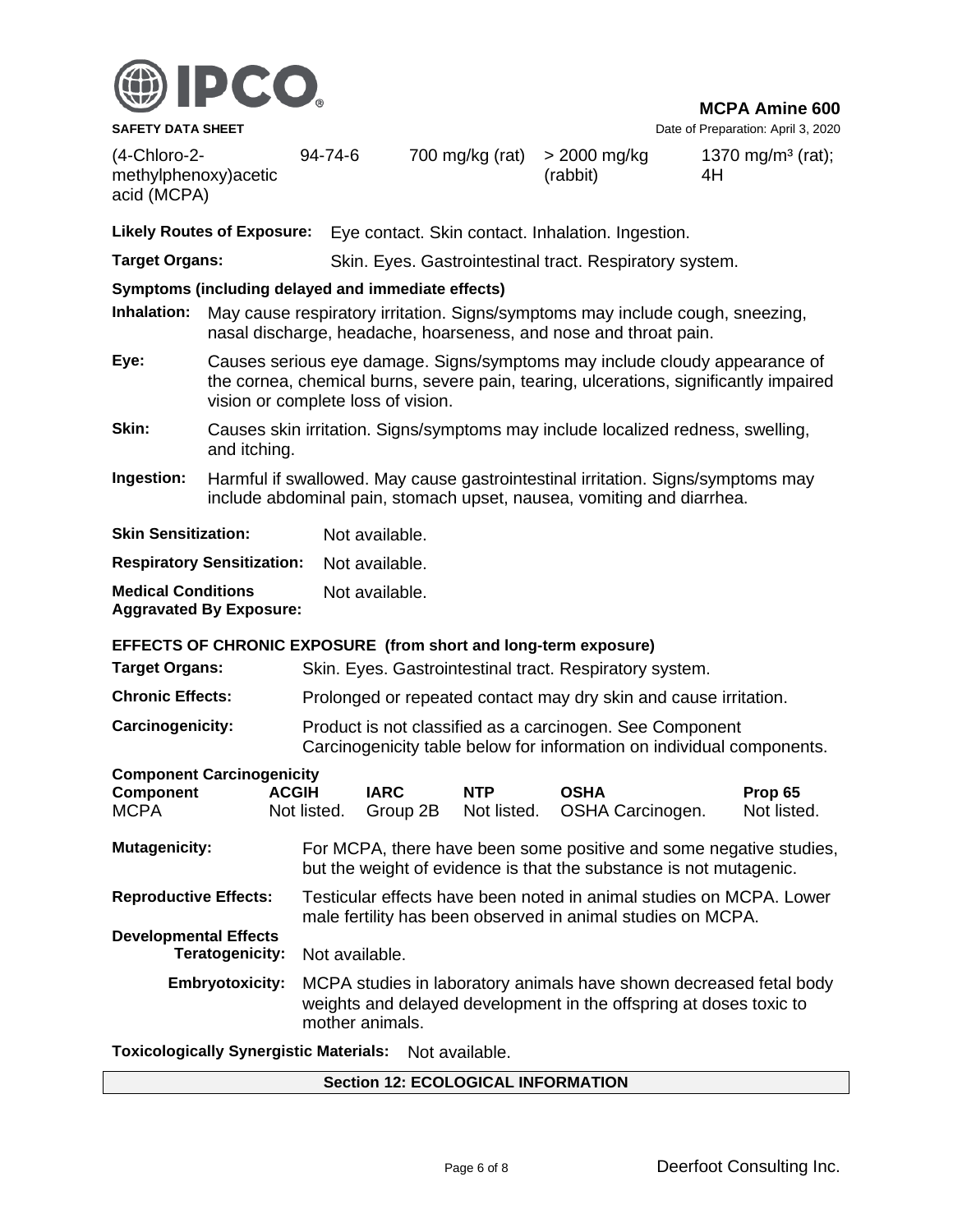

| <b>Ecotoxicity:</b>                    | Not available. |  |
|----------------------------------------|----------------|--|
| <b>Persistence / Degradability:</b>    | Not available. |  |
| <b>Bioaccumulation / Accumulation:</b> | Not available. |  |
| <b>Mobility in Environment:</b>        | Not available. |  |
| <b>Other Adverse Effects:</b>          | Not available. |  |
|                                        |                |  |

#### **Section 13: DISPOSAL CONSIDERATIONS**

**Disposal Instructions:** Disposal should be in accordance with applicable regional, national and local laws and regulations. Local regulations may be more stringent than regional or national requirements.

#### **Section 14: TRANSPORT INFORMATION**

# **U.S. Department of Transportation (DOT)**

| <b>Proper Shipping Name:</b> | Not regulated.  |
|------------------------------|-----------------|
| Class:                       | Not applicable. |
| <b>UN Number:</b>            | Not applicable. |
| <b>Packing Group:</b>        | Not applicable. |
| <b>Label Code:</b>           | Not applicable. |

# **Canada Transportation of Dangerous Goods (TDG)**

**Proper Shipping Name:** Not regulated. **Class:** Not applicable. **UN Number:** Not applicable. **Packing Group:** Not applicable.

Label Code: Not applicable.

# **Section 15: REGULATORY INFORMATION**

## **Federal Regulations**

# **United States**

This SDS has been prepared to meet the U.S. OSHA Hazard Communication Standard, 29 CFR 1910.1200.

# **SARA Title III**

| Component                                            | <b>Section</b><br>302 (EHS)<br>TPQ (lbs.) | <b>Section</b><br><b>304 EHS</b><br>RQ (lbs.) | <b>CERCLA</b><br>RQ (lbs.) | <b>Section</b><br>313 | <b>RCRA</b><br><b>CODE</b> | <b>CAA</b><br>112(r)TQ<br>(lbs.) |
|------------------------------------------------------|-------------------------------------------|-----------------------------------------------|----------------------------|-----------------------|----------------------------|----------------------------------|
| (4-Chloro-2-<br>methylphenoxy) acetic<br>acid (MCPA) | Not listed.                               | Not listed.                                   | Not listed.                | -313                  | Not listed.                | Not listed.                      |

**State Regulations Massachusetts**